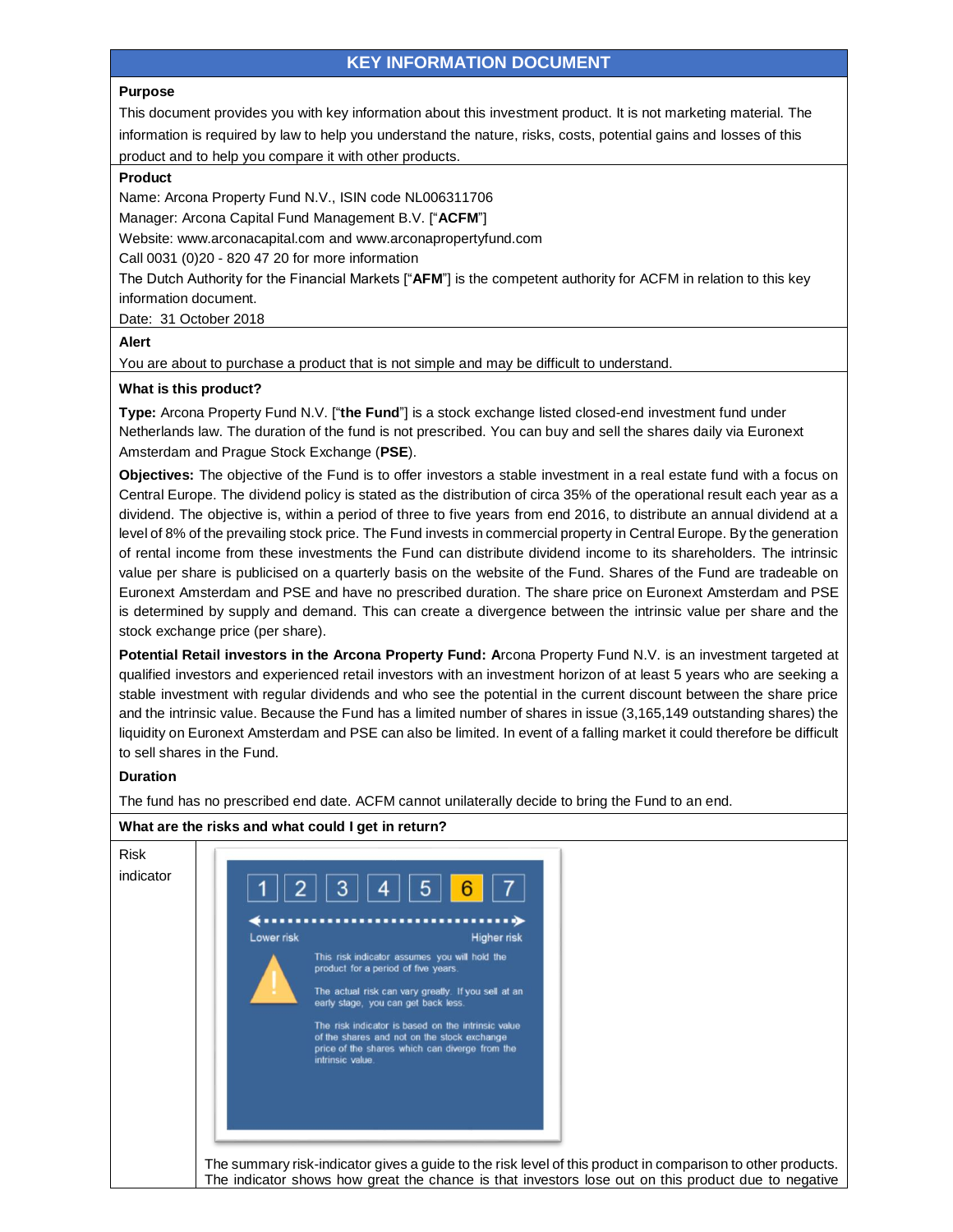|                     | market developments or the lack of available cash for distributions.                                                                                                                                                                                                                                                                                                                                                                                                                                                                                                                                                                                                                                                                                                                                                                                                                                                      |                                                                                                                                                                                                                                                                                                                                                                                |                     |                     |                                                 |  |  |  |  |
|---------------------|---------------------------------------------------------------------------------------------------------------------------------------------------------------------------------------------------------------------------------------------------------------------------------------------------------------------------------------------------------------------------------------------------------------------------------------------------------------------------------------------------------------------------------------------------------------------------------------------------------------------------------------------------------------------------------------------------------------------------------------------------------------------------------------------------------------------------------------------------------------------------------------------------------------------------|--------------------------------------------------------------------------------------------------------------------------------------------------------------------------------------------------------------------------------------------------------------------------------------------------------------------------------------------------------------------------------|---------------------|---------------------|-------------------------------------------------|--|--|--|--|
|                     | ACFM has classified this product as Class 6 out of a possible 7; that is one level below the highest risk<br>class.<br>This indicates that the potential losses from future market volatility have been estimated as high and<br>the chance that the Fund cannot make distributions in poor market conditions is also high. As this<br>product is not protected from future market volatility, you risk losing all or part of your investment.                                                                                                                                                                                                                                                                                                                                                                                                                                                                            |                                                                                                                                                                                                                                                                                                                                                                                |                     |                     |                                                 |  |  |  |  |
|                     |                                                                                                                                                                                                                                                                                                                                                                                                                                                                                                                                                                                                                                                                                                                                                                                                                                                                                                                           |                                                                                                                                                                                                                                                                                                                                                                                |                     |                     |                                                 |  |  |  |  |
|                     | Maximum possible loss: you can, as an investor in this fund, lose the entire sum you have.                                                                                                                                                                                                                                                                                                                                                                                                                                                                                                                                                                                                                                                                                                                                                                                                                                |                                                                                                                                                                                                                                                                                                                                                                                |                     |                     |                                                 |  |  |  |  |
| Perfor-             | <b>Investment</b>                                                                                                                                                                                                                                                                                                                                                                                                                                                                                                                                                                                                                                                                                                                                                                                                                                                                                                         | $(10,000$ EUR)                                                                                                                                                                                                                                                                                                                                                                 |                     |                     |                                                 |  |  |  |  |
| mance<br>scenarios  | <b>Scenarios</b>                                                                                                                                                                                                                                                                                                                                                                                                                                                                                                                                                                                                                                                                                                                                                                                                                                                                                                          |                                                                                                                                                                                                                                                                                                                                                                                | 1 year              | 3 years             | 5 years<br>(recommended<br>minimum hold period) |  |  |  |  |
|                     | <b>Stress scenario</b>                                                                                                                                                                                                                                                                                                                                                                                                                                                                                                                                                                                                                                                                                                                                                                                                                                                                                                    | What you may receive after deduction of costs<br>Average return per year                                                                                                                                                                                                                                                                                                       | 2,500<br>$-75.00\%$ | 2,500<br>$-75.00\%$ | 2,500<br>$-75.00\%$                             |  |  |  |  |
|                     | Negative scenario                                                                                                                                                                                                                                                                                                                                                                                                                                                                                                                                                                                                                                                                                                                                                                                                                                                                                                         | What you may receive after deduction of costs                                                                                                                                                                                                                                                                                                                                  | 9,600               | 8,847               | 8,154                                           |  |  |  |  |
|                     |                                                                                                                                                                                                                                                                                                                                                                                                                                                                                                                                                                                                                                                                                                                                                                                                                                                                                                                           | Average return per year                                                                                                                                                                                                                                                                                                                                                        | $-4.00\%$           | $-3.84%$            | $-3.69%$                                        |  |  |  |  |
|                     | Average scenario                                                                                                                                                                                                                                                                                                                                                                                                                                                                                                                                                                                                                                                                                                                                                                                                                                                                                                          | What you may receive after deduction of costs                                                                                                                                                                                                                                                                                                                                  | 10,400              | 11,249              | 12,167                                          |  |  |  |  |
|                     |                                                                                                                                                                                                                                                                                                                                                                                                                                                                                                                                                                                                                                                                                                                                                                                                                                                                                                                           | Average return per year                                                                                                                                                                                                                                                                                                                                                        | 4.00%               | 4.16%               | 4.33%                                           |  |  |  |  |
|                     | Positive scenario                                                                                                                                                                                                                                                                                                                                                                                                                                                                                                                                                                                                                                                                                                                                                                                                                                                                                                         | What you may receive after deduction of costs                                                                                                                                                                                                                                                                                                                                  | 10,800              | 12,597              | 14,693                                          |  |  |  |  |
|                     |                                                                                                                                                                                                                                                                                                                                                                                                                                                                                                                                                                                                                                                                                                                                                                                                                                                                                                                           | Average return per year                                                                                                                                                                                                                                                                                                                                                        | 8.00%               | 8.66%               | 9.39%                                           |  |  |  |  |
|                     | The scenario's displayed show the possible returns from your investment. You can compare these<br>returns with those of other products.<br>The scenarios displayed are estimates of future performance derived from historical data on how the<br>value of this investment fluctuates. They are not exact indications. What you may receive will depend<br>on specific market performance and how long you have held the investment.<br>The stress scenario indicates what you may get back in a situation of extreme market volatility not a<br>situation where we are unable to pay you back anything at all.<br>The scenarios displayed show forecast returns inclusive of all product costs, but not of costs that you<br>may have paid to advisors or intermediaries. No allowance has been made in the calculations for your<br>individual tax circumstances, which can also influence the amount you may get back. |                                                                                                                                                                                                                                                                                                                                                                                |                     |                     |                                                 |  |  |  |  |
|                     |                                                                                                                                                                                                                                                                                                                                                                                                                                                                                                                                                                                                                                                                                                                                                                                                                                                                                                                           | What happens if Arcona Property Fund is unable to make distributions?<br>The Fund has no legal requirement to make distributions to its shareholders. It is an investment fund. The maximum<br>risk that a shareholder in the Fund runs is the loss of his/her entire investment in the Fund. Investors in the Fund have<br>no recourse to a guarantee or compensation scheme. |                     |                     |                                                 |  |  |  |  |
| What are the costs? |                                                                                                                                                                                                                                                                                                                                                                                                                                                                                                                                                                                                                                                                                                                                                                                                                                                                                                                           |                                                                                                                                                                                                                                                                                                                                                                                |                     |                     |                                                 |  |  |  |  |
| Costs over          |                                                                                                                                                                                                                                                                                                                                                                                                                                                                                                                                                                                                                                                                                                                                                                                                                                                                                                                           |                                                                                                                                                                                                                                                                                                                                                                                |                     |                     |                                                 |  |  |  |  |
| time                | The person who is selling you this product or advising you on the product will possibly add other costs<br>to your account. In such cases this person should provide you with full information on these additional<br>costs and show you the effect the total costs will have on your investment return over the course of time.                                                                                                                                                                                                                                                                                                                                                                                                                                                                                                                                                                                          |                                                                                                                                                                                                                                                                                                                                                                                |                     |                     |                                                 |  |  |  |  |